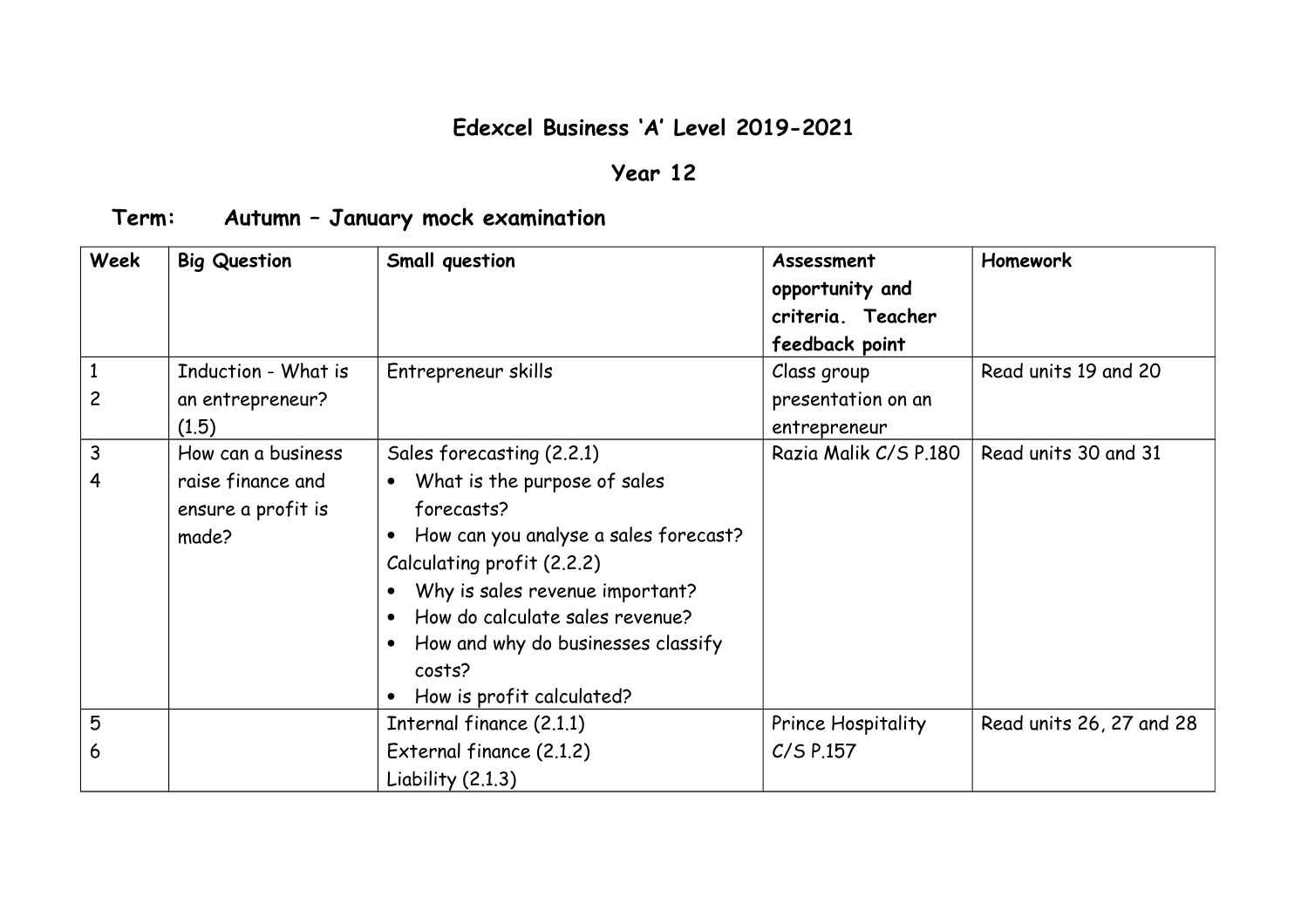|                |                                                              | What are the methods of internal<br>finance?<br>What the methods of external<br>$\bullet$<br>finance?<br>What are the implications of type of<br>liability on sources of finance?<br>How does a business decide on the<br>most suitable form of finance? |                                                                                      |              |
|----------------|--------------------------------------------------------------|----------------------------------------------------------------------------------------------------------------------------------------------------------------------------------------------------------------------------------------------------------|--------------------------------------------------------------------------------------|--------------|
| $\overline{7}$ | How can the financial<br>future of a business<br>be planned? | Planning, competition and market size<br>(2.1.4)<br>Why is business planning important?<br>Can you analyse a business plan?<br>$\bullet$                                                                                                                 | Analysing a business<br>plan from Gov.uk 'The<br>importance of<br>business planning' | Read unit 29 |
| 8              |                                                              | Cash flow forecasting (2.1.4)<br>How can you make cash flow<br>calculations?<br>How do you solve negative cash flow<br>balance problems?<br>Evaluate the usefulness of cash flow<br>forecasting                                                          | Charlton Plastics C/S<br>P.168                                                       |              |
| 9 & 10         |                                                              | Break-even (2.2.3)<br>How do calculate break-even point<br>using the graph method?<br>How do calculate break-even point<br>using the formula method?<br>What is contribution?<br>$\bullet$                                                               | Gowda Chanda C/S<br>P.184                                                            | Read unit 32 |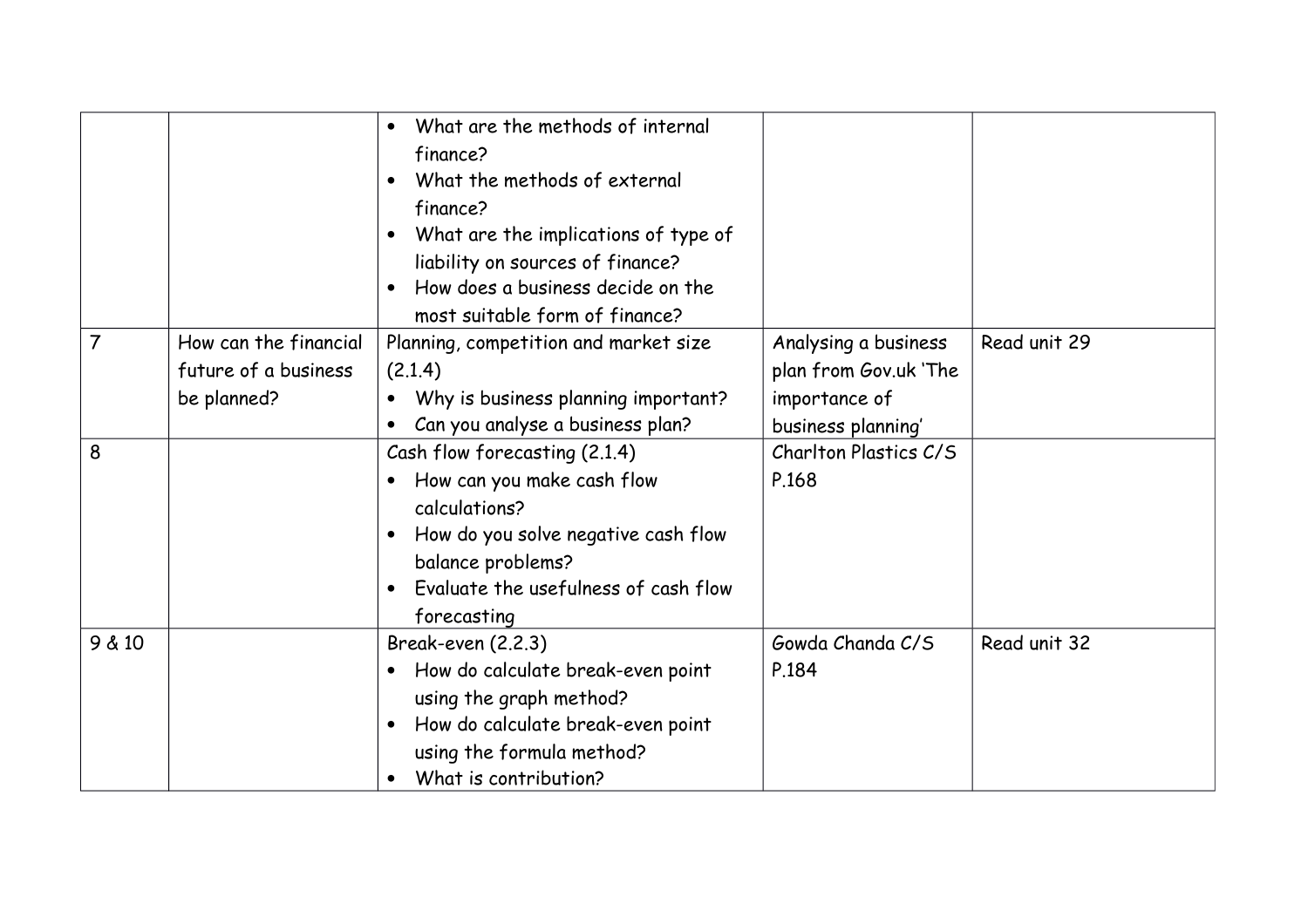| 11 |                       | How do you calculate and interpret the<br>$\bullet$<br>margin of safety?<br>How do you evaluate the break-even<br>$\bullet$<br>analysis method?                                                                                                                                     |                                     | Read unit 33 |
|----|-----------------------|-------------------------------------------------------------------------------------------------------------------------------------------------------------------------------------------------------------------------------------------------------------------------------------|-------------------------------------|--------------|
|    |                       | Budgets (2.2.4)<br>What is the purpose of a budget?<br>What types of budget are there?<br>$\bullet$<br>What is variance analysis?<br>Evaluate the usefulness of budgets<br>$\bullet$                                                                                                | <b>Budget revision</b><br>questions |              |
| 12 | How can the financial | Profit (2.3.1)                                                                                                                                                                                                                                                                      | Salwell C/S P.195                   | Read unit 34 |
| 13 | future of a business  | How do you calculate gross and net<br>$\bullet$                                                                                                                                                                                                                                     |                                     |              |
| 14 | be managed            | profit?                                                                                                                                                                                                                                                                             |                                     |              |
|    | effectively?          | What is a statement of comprehensive<br>$\bullet$<br>income?<br>How do you analyse profitability?<br>$\bullet$<br>How can a business improve<br>$\bullet$<br>profitability?                                                                                                         |                                     |              |
| 15 |                       | Liquidity (2.3.2)                                                                                                                                                                                                                                                                   | Falcon Toys C/S                     | Read unit 35 |
|    |                       | What is a statement of financial<br>position?<br>How is liquidity measured?<br>$\bullet$<br>What is working capital?<br>$\bullet$<br>How do you analyse the liquidity<br>$\bullet$<br>position of a business?<br>How can a business improve its<br>$\bullet$<br>liquidity position? | P.201                               |              |